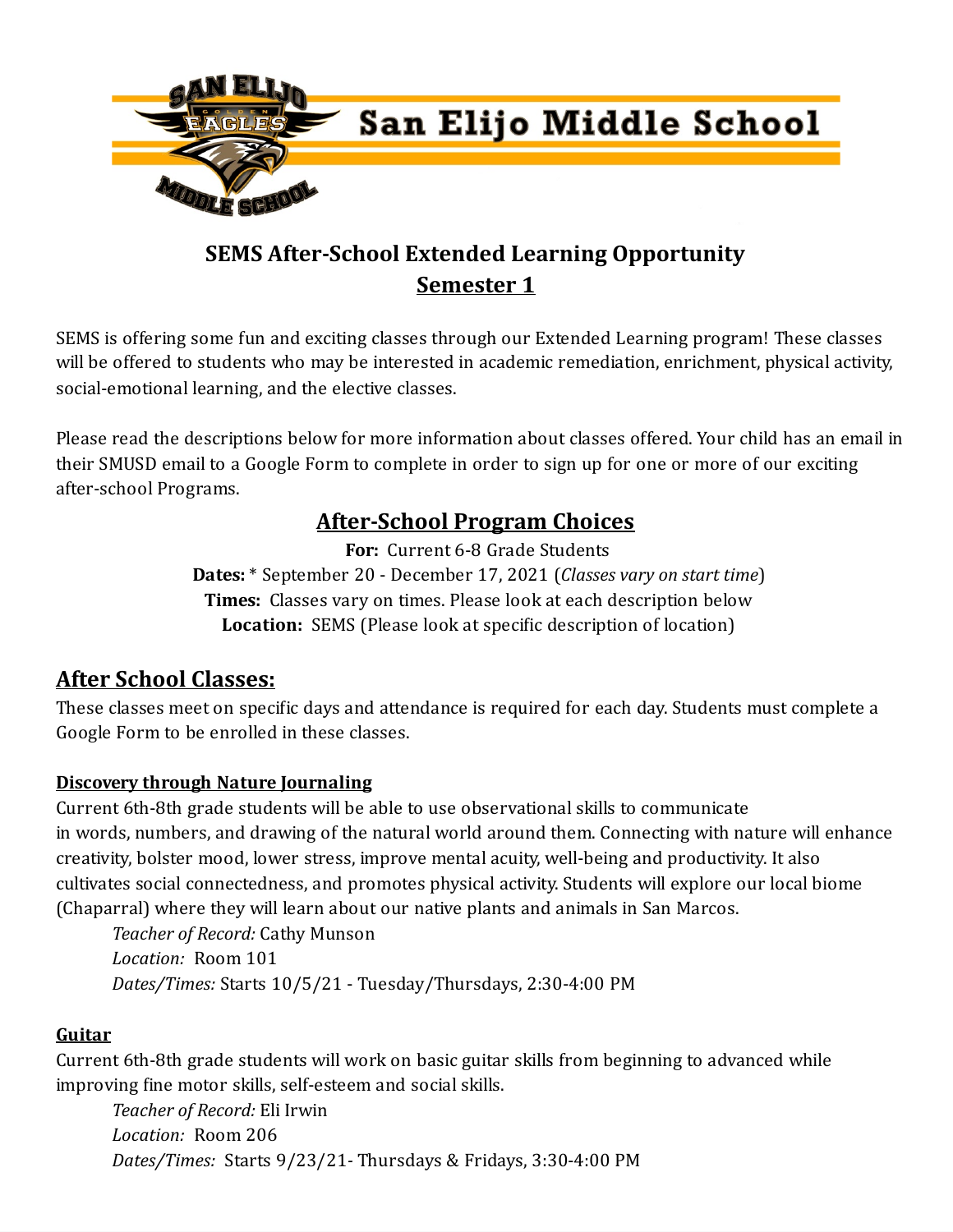#### **Math Counts**

Current 6th-8th grade students will work on enrichment challenges in math concepts. Math counts provides engaging math programs to middle school students of all ability levels to build confidence and improve attitudes about math and problem solving. Students will compete with other students across the county.

*Teacher of Record:* Marie Isaac *Location:* Room 255 *Dates/Times:* Starts 9/23/21 - Thursdays, 2:30-3:30 PM

#### **Exploring Music through Ensembles**

Current 6th-8th grade students will experience the history and culture of music through small ensembles and chamber groups. It is a chance for students to build community across skill and grade levels. Musicians will focus on concepts in world music and music specific to their instruments. These classes are open to all students with a year of band experience. Percussion Ensembles is open to anyone who is interested even if they are not part of the music program during the school day.

*Woodwind Ensemble:* Flutes, Clarinets, Saxophones

*Teacher of Record:* Shannon McInnis *Location:* Room 501 *Dates/Times:* Starts 9/21/21 - Tuesdays, 2:30-4:00 PM

*Brass Ensemble:* Trumpets, Horns, Baritones, Trombones, Tubas, Bass *Teacher of Record:* Chiara Sutton *Location:* PAC *Dates/Times:* Starts 9/21/21 - Tuesdays, 2:30-4:00 PM

*Percussion Ensemble:* All Percussion, Piano, Bass *Teacher of Record:* Zack Elliot *Location:* Room 502 *Dates/Times:* Starts 9/21/21 - Tuesdays, 2:30-4:00 PM

*Small Mixed Ensembles and Leadership:* Anyone interested in mentorship through music and learning more about leadership.

*Teacher of Record:* Annie Homes *Location:* Room 502 *Dates/Times:* Starts 9/23/21 - Thursdays, 2:30-4:00 PM

#### **Technology 6th Grade**

Current 6th grade students will have an opportunity to increase their critical thinking skills, engineering, and collaborate with peers using Scratch.

*Teacher of Record:* Jeff Allen *Location:* Room 204 *Dates/Times:* Starts 10/26/21 - Tuesdays, 2:30-4:00 PM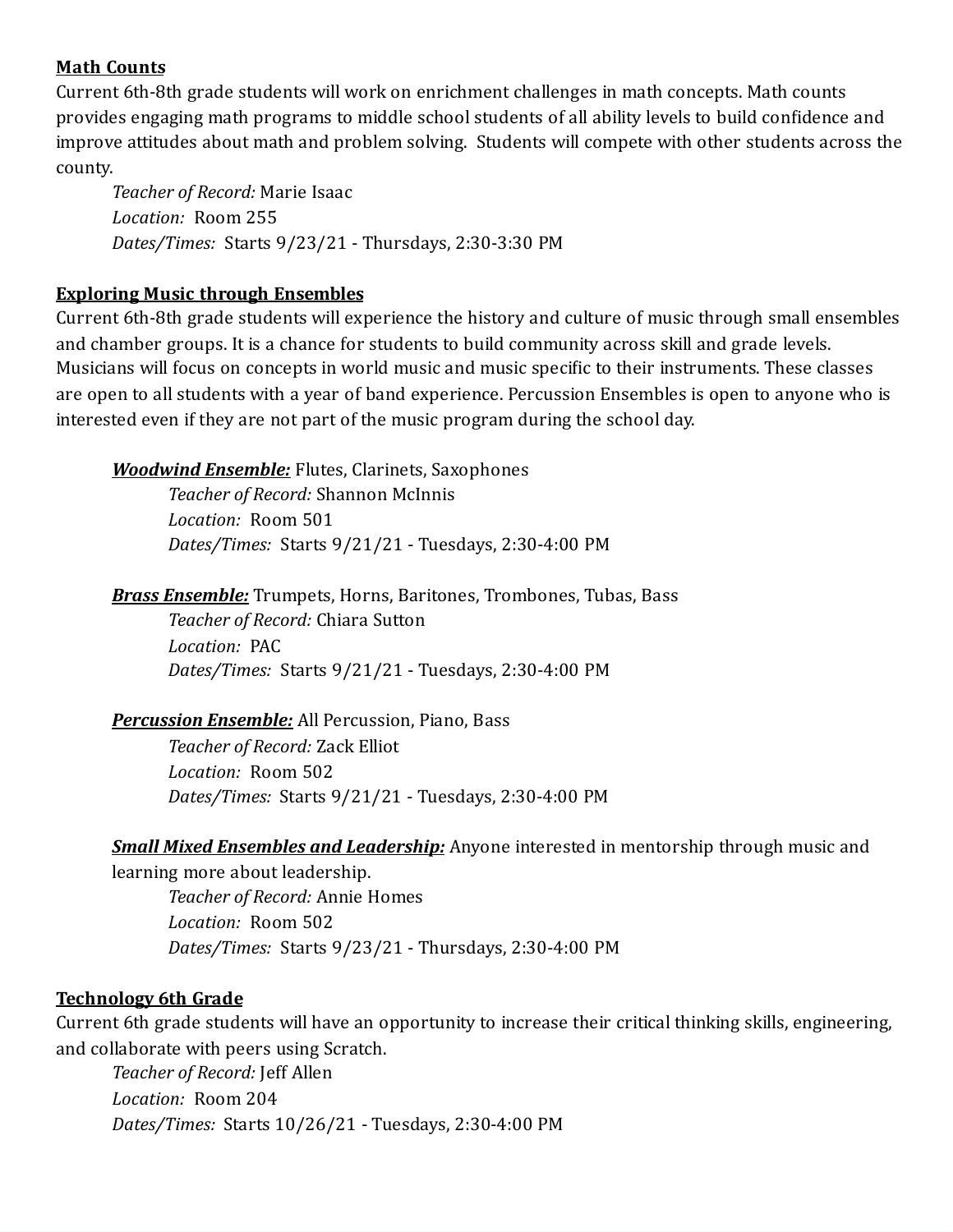#### **Health Course/Physical Training**

Current 6th-8th grade students will be able to join a health course while perfecting their skills in Pickleball. Students will interact with one another outside of school in order to gain sportsmanship, teamwork, and a better understanding of a sport. Students will be able to make the connection of their physical activity through the use of heart rate monitors while playing pickleball.

*Teacher of Record:* Dustin Hein *Location:* PickleBall Area *Dates/Times:* Starts 10/5/21 - Tuesdays & Thursdays, 2:30-4:00 PM

### **Español en Conversación y Más**

Cultura y más is designed for current 6th-8th grade Spanish-speaking students and students taking Spanish as a second language. Students will be able to explore culture and customs of Spanish-speaking countries through traditions, history, art, music, literature, theater, poetry, music and more. Most of these sessions will be hosted in Spanish to enhance listening and speaking skills, whether they are native speakers or just learning.

*Teacher of Record:* Nancy Murray *Location:* Room 401 *Dates/Times:* Starts 9/20/21 - Tuesdays & Thursdays, 2:30-3:30 PM

#### **Ceramics**

Current 6th-8th grade students will work with the art medium using model clay gaining skills in planning, confidence, and increased dexterity through the process of working with ceramics. The goals of the school year's after school program include teaching students about materials and techniques that will expand their experience beyond SEMS' traditional art curriculum. These include ceramic handbuilding techniques, learning to work on a pottery wheel to create a variety of pieces, and glazing the finished ceramics through different glazing techniques.

*Teacher of Record:* Karen Warner *Location:* Room 403 *Dates/Times:* Starts 10/5/21 - Tuesdays & Thursdays, 2:30-4:00 PM

## **Poetry Class**

Current 6-8 grade students can sign up for the Poetry Class, which offers support in Language Arts skills and habits that might be difficult to explore in the classroom. The Poetry Class will support students with remediation in Language Arts standards from 6-8th grade while building upon their creativity, multiple perspectives, empathy, reading, writing, listening, public speaking, evaluation, and inference skills.

*Teacher of Record:* Pasquale Piro *Location:* Room 354 *Dates/Times:* Starts 10/11/21 - Mondays & Thursdays, 2:30-3:30 PM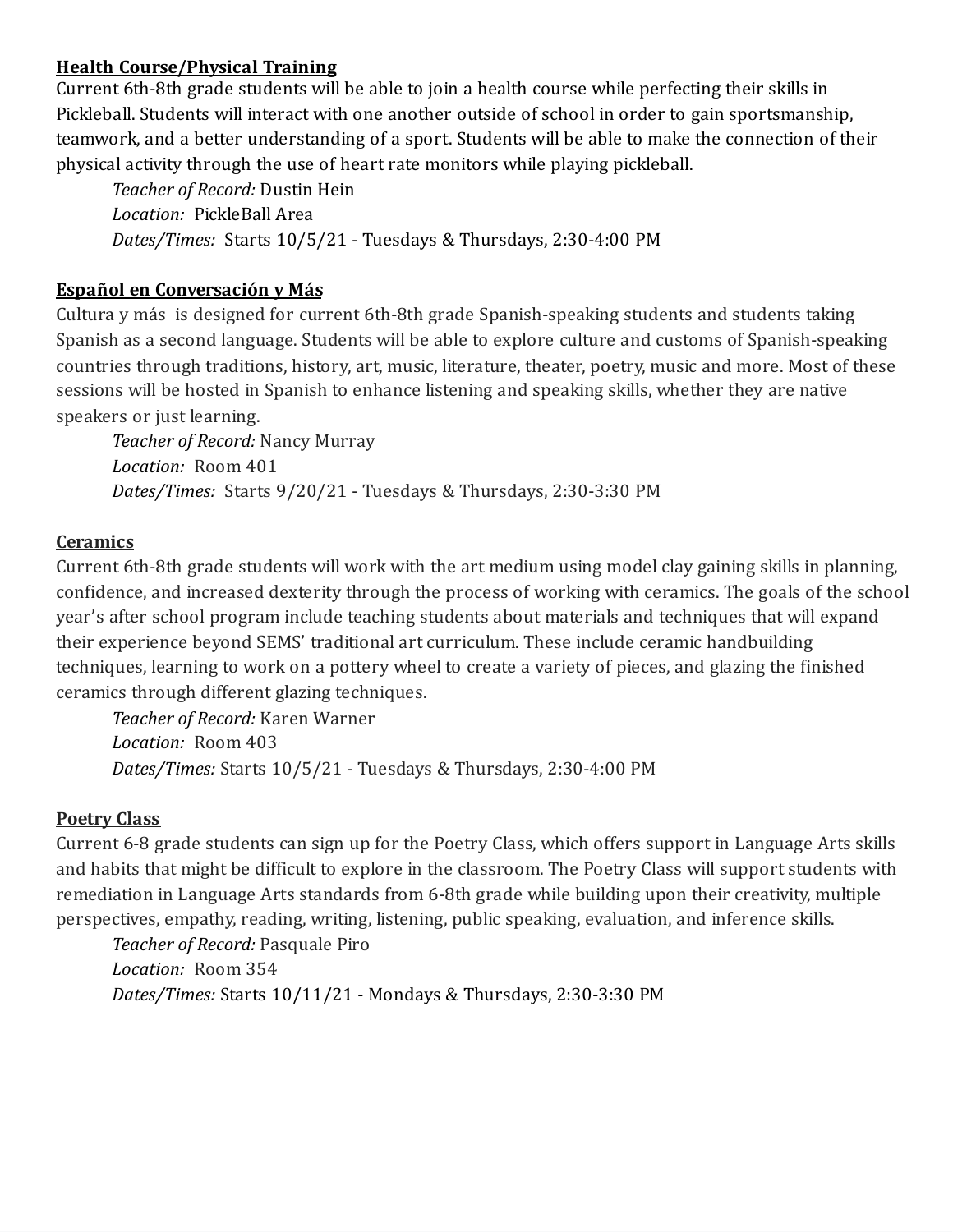# **After School Drop-In Sessions:**

Students are able to drop in any day the sessions are offered in the below areas. Attendance is taken, but students can come or leave at any time during the designated time frame. There is no requirement to sign up prior to these sessions; however, once capacity is reached, students will be turned away for that session.

#### **Technology 7th & 8th Grade**

Current 7th-8th grade students will have an extension of their regular school year in critical thinking, engineering, coding, and collaboration. An open lab opportunity to work on assignments, projects, and build upon tech skills. **Starts on September 23rd**

> **Tuesdays - 2:30 - 4:00 PM** *Teacher of Record:* Allen Brooks *Location:* Room 259

**Thursdays - 2:30 - 4:00 PM** *Teacher of Record:* Allen Brooks *Location:* Room 259

#### **Math Tutoring**

Current 6th-8th grade students will have the opportunity for after-school math tutoring to gain number sense in math through fun projects, exercises, and activities. **Starts the week of September 20th.**

#### **6th Grade:**

**Mondays - 2:30 - 3:30 PM** *Teacher of Record:* Hillarie Coleman *Location:* Room 201

**Tuesdays - 2:30 - 3:30 PM** *Teacher of Record:* Sonya Mo *Location:* Room 203

## **Thursdays - 2:30 - 3:30 PM**

*Teacher of Record:* Kelly Medina *Location:* Room 202

#### **7th Grade:**

**Tuesdays - 2:30 - 3:30 PM** *Teacher of Record:* Marie Isaac *Location:* Room 255

**Tuesdays - 2:30 - 3:30 PM** *Teacher of Record:* Essman *Location:* Room 251

**Thursdays - 2:30 - 3:30 PM** *Teacher of Record:* Essman *Location:* Room 251

# **8th Grade:**

**Mondays - 2:30 - 3:30 PM** *Teacher of Record:* Matt Sorter *Location:* Room 257

**Tuesdays - 2:30 - 3:30 PM** *Teacher of Record:* Neptune *Location:* Room 251

**Thursdays - 2:30 - 3:30 PM** *Teacher of Record:* Neptune *Location:* Room 251